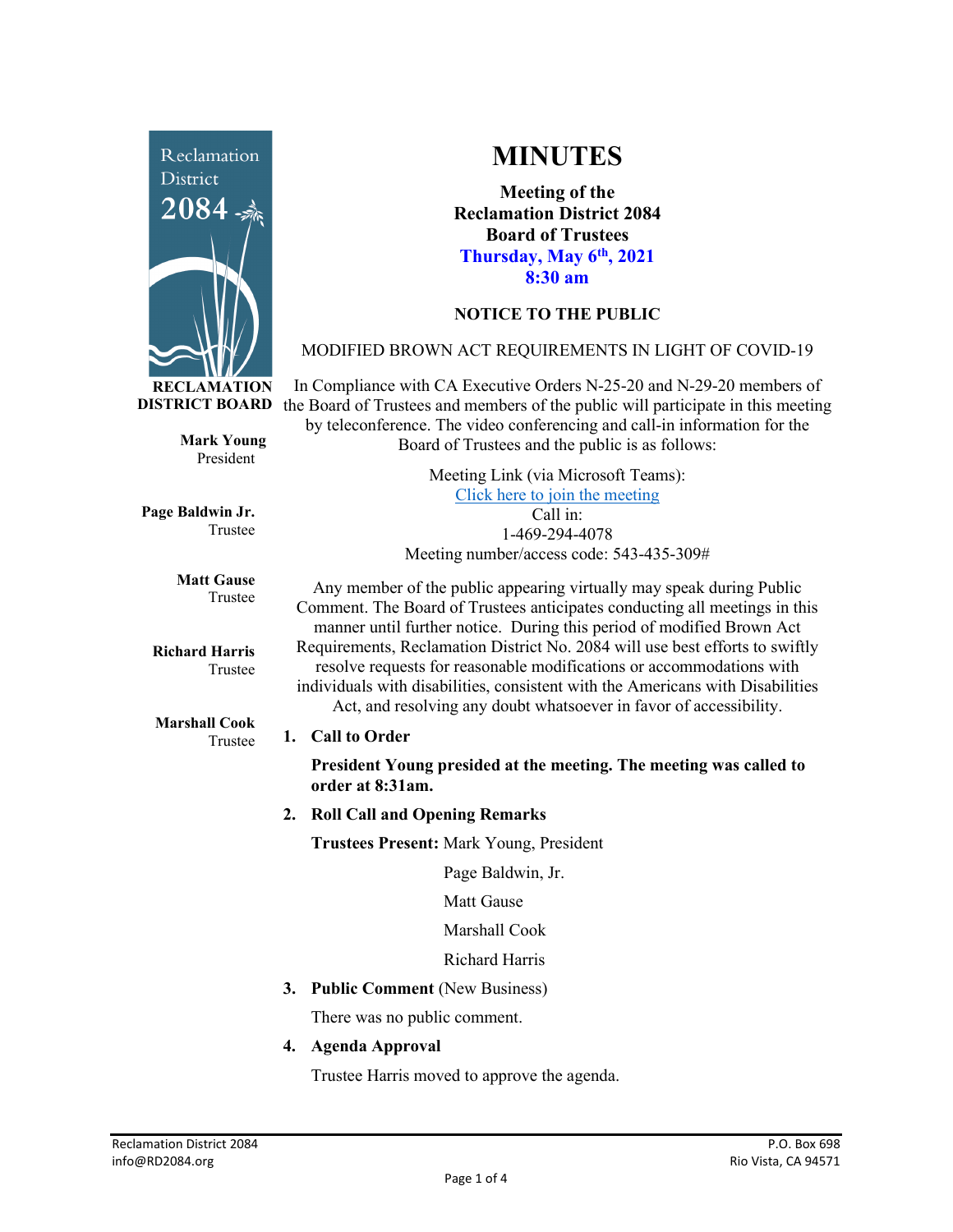Trustee Gause seconded and it passed by unanimous vote. AYES: Young, Baldwin, Gause, Cook, Harris NOES: (None) ABSTAIN: (None) RECUSE: (None)

### **5. Consent Items** (Action Item)

- a. Approval of Meeting Minutes
	- 1. April 1st, 2021

Enclosure 1: Agenda Item 5.a - Meeting Minutes

b. Consider authorizing the President to pay LEJPA invoices per funds disbursement policy.

Enclosure 2: Agenda Item 5.b – LEJPA April 2021 Expenditures

Trustee Harris moved to approved consent items.

Trustee Cook seconded and it passed by unanimous vote.

AYES: Young, Baldwin, Gause, Cook, Harris

NOES: (None)

ABSTAIN: (None)

RECUSE: (None)

- **6. Board Items** (Action item unless otherwise noted)
	- a. Consider adopting a resolution to recognize Kim Erickson for her contributions as the District Secretary.

Enclosure 3: Agenda Item 6.a – Resolution Recognizing Kim Erickson

Trustee Gause moved to adopt the resolution recognizing Kim Erickson for her contributions as District Secretary.

Trustee Harris seconded and it passed by unanimous vote.

 AYES: Young, Baldwin, Gause, Cook, Harris NOES: (None) ABSTAIN: (None) RECUSE: (None)

b. Consider adopting a resolution to authorize the District Engineer to file the appropriate Notice of Exemption with Solano County as part of the 2021-2022 Delta Levees Maintenance Subventions Program and to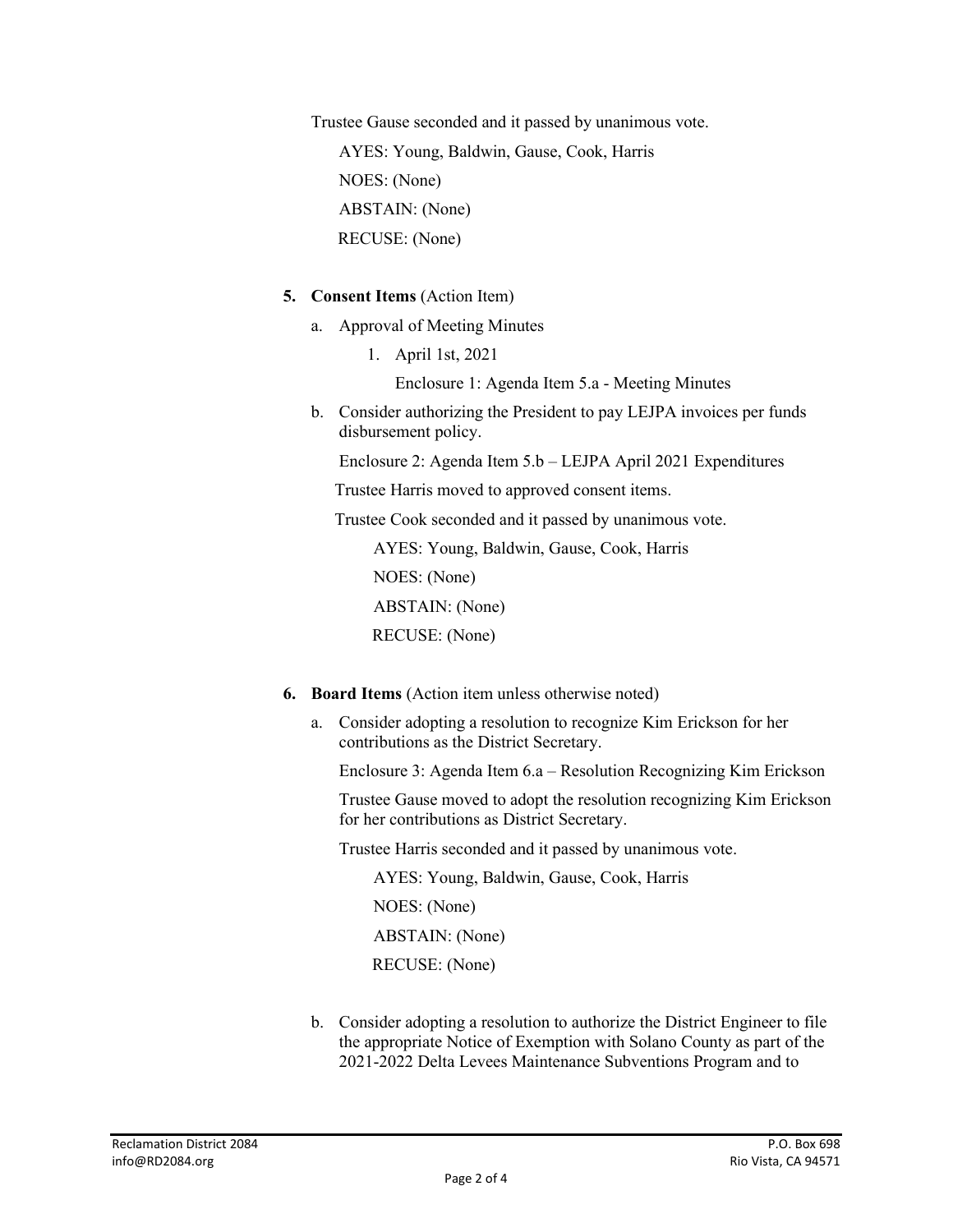authorize the President or Secretary to execute an agreement with CVFPB to participate in the aforementioned program.

Enclosure 4: Agenda Item 6.b – Resolution for Subventions Program

Trustee Harris moved to adopt the resolution for Delta Levee Maintenance Subventions Program 2021-2022.

Trustee Gause seconded and it passed by unanimous vote.

 AYES: Young, Baldwin, Gause, Cook, Harris NOES: (None) ABSTAIN: (None) RECUSE: (None)

- **7. Operations and Maintenance Update** (Informational/Action Item)
	- a. Update from MBK Engineers

Enclosure 5: Agenda Item 7.a. – May 2021 Engineer's Report

- b. Ongoing Maintenance Items to be completed by the end of this fiscal year
- c. Ongoing Maintenance Items to be completed next fiscal year
- d. Five Year Plan update

Engineer Moncrief provided a thorough summary of his Engineer's Report. Gomes Excavating is expected to start addressing erosion and anomaly repairs this month. There are about 3-4 erosion sites

The draft Five Year Plan will be available for review in the June Engineer's Report. The final plan is due to the State on December  $31<sup>st</sup>$ , 2021.

- **8. Financial Management** (Informational/Action Item)
	- a. Invoicing

Enclosure 6: Agenda Item 8.a – April Financial Manager's Report

Financial Manager Brown provided an update on the District Financials. President Young requested the LEJPA be added to the cover sheet as a vendor when tracking expenses covered by the District on behalf of LEJPA.

b. Fiscal Year 2021/2022 Budget Workshop (Informational Only)

Enclosure 7: Agenda Item 8.b – DRAFT Fiscal Year 2021/2022 Budget

Staff highlighted additions to the budget since the last presentation in April, including the increase of \$75,000 to potentially cover a funding agreement between the District and USACE to process the pending Section 408 permit application. Staff also highlighted changes from the current FY20/21 budget to the proposed FY21/22 budget. These changes include: decreased legal counsel expenses, decreased project